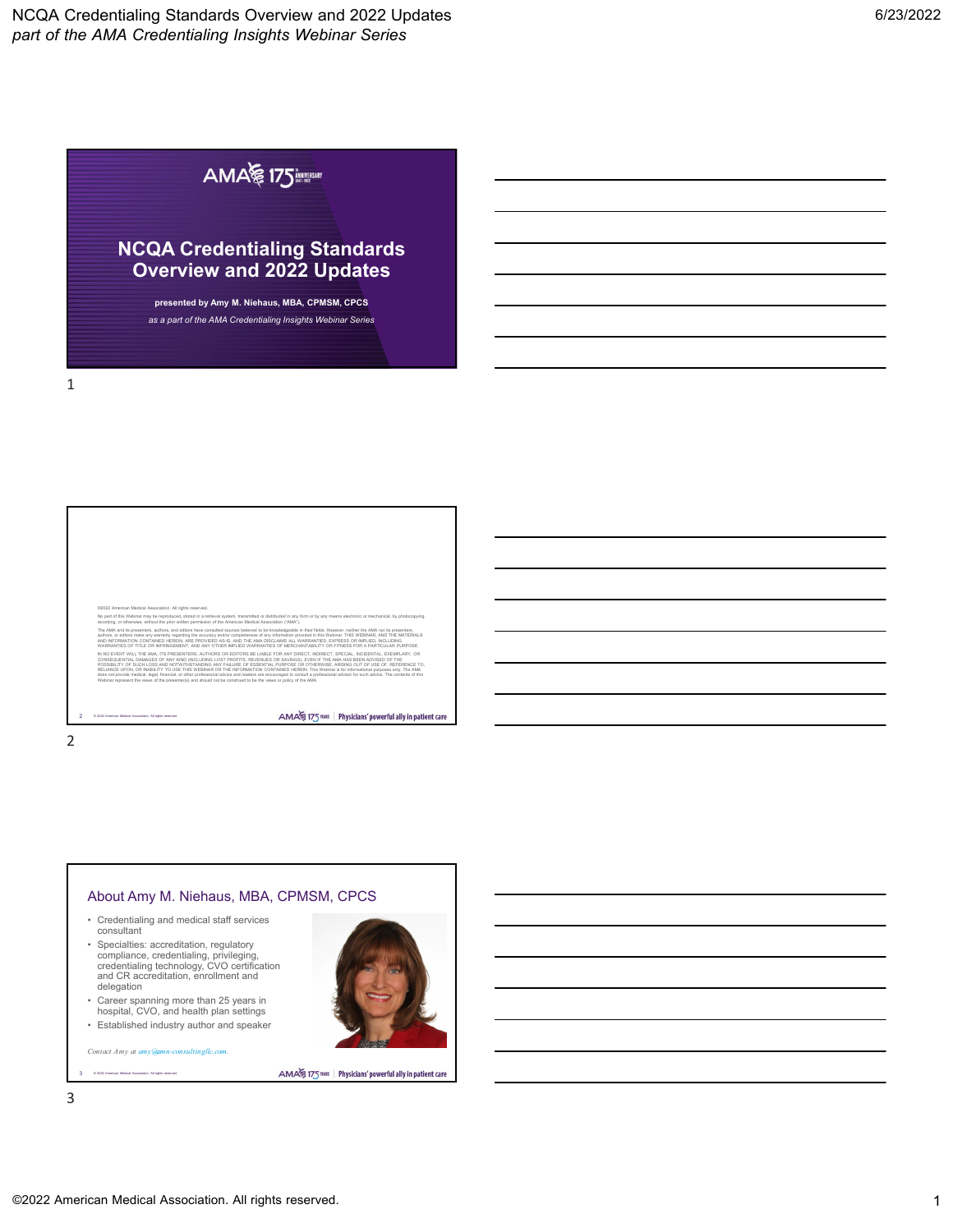



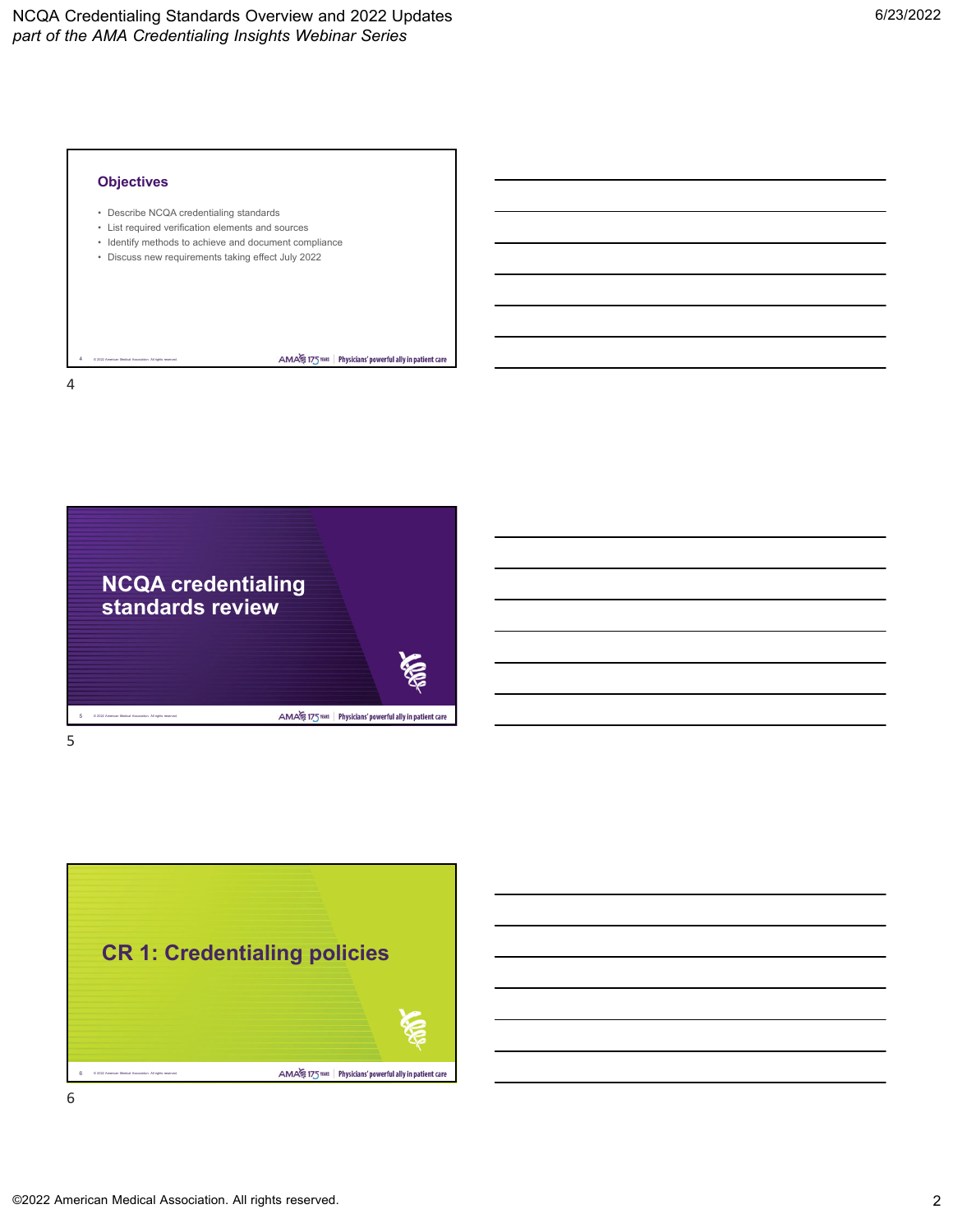

- Practitioners who are licensed, certified or registered by state to practice independently; have an independent relationship with the organization; and provide care
- Includes practitioners in individual or group practices, facilities, rental networks and telemedicine
- Includes virtual-only providers (no physical office location)
- Excludes facility-based practitioners (inpatient or facility setting practice only)

AMA 175 TELE Physicians' powerful ally in patient care

AMA 175 THIS | Physicians' powerful ally in patient care

7

# **Verification sources**

• Primary source

© 2022 American Medical Association. All rights reserved.

- Contracted agent of the primary source
- NCQA-accepted source
- Documentation methods
	- Signed/initialed and dated documents
	- Comprehensive signed checklist • Automated credentialing system
	- Web crawlers
	-

© 2022 American Medical Association. All rights reserved.

8 8

# **Credentialing criteria and process**

- Criteria for credentialing and recredentialing used to assess practitioner's ability to provide care must be defined
- Decision-making process is described in policies
- Practitioners must be credentialed before providing care to members • Provisional credentialing option

© 2022 American Medical Association. All rights reserved. 9

AMA 175 TELE Physicians' powerful ally in patient care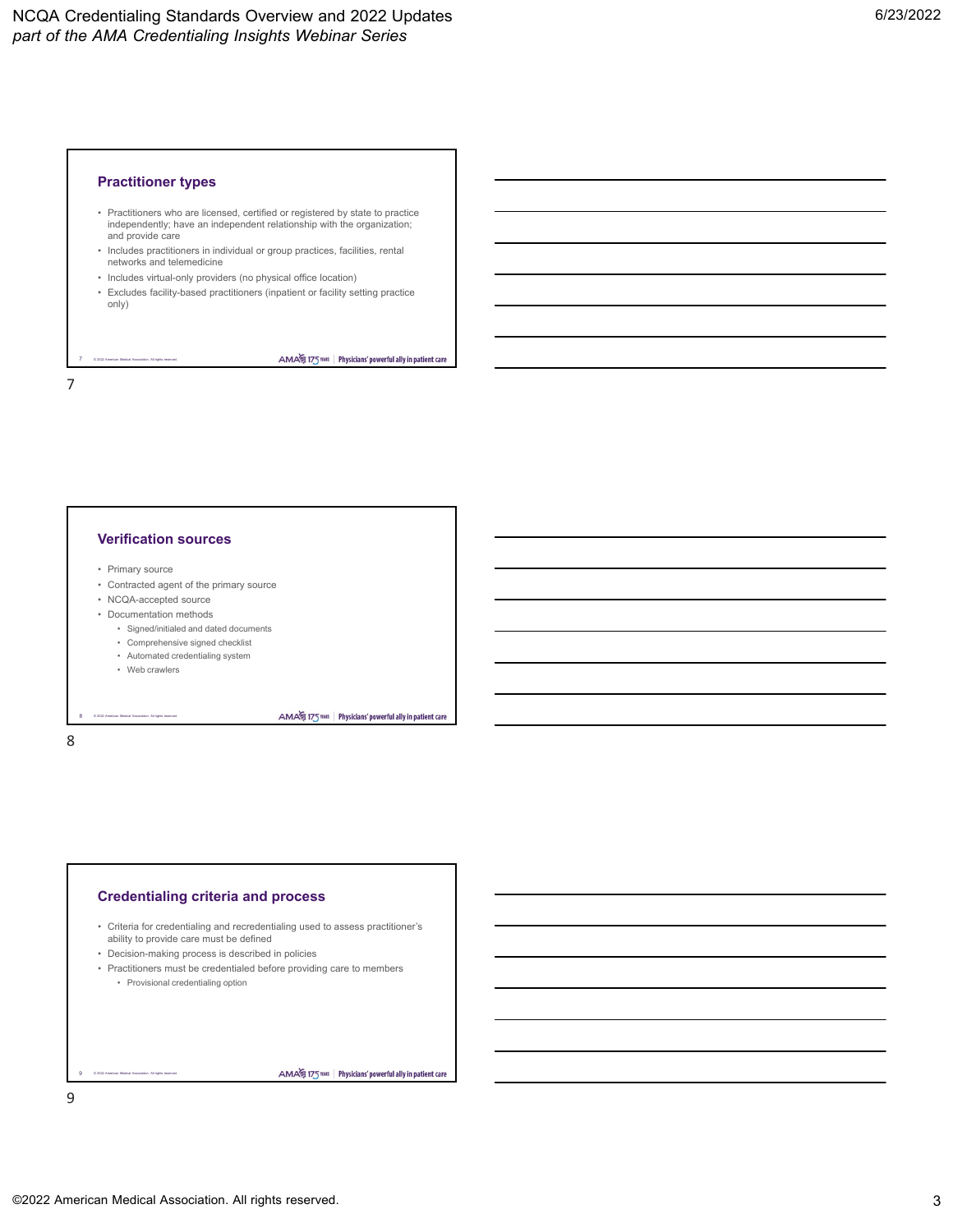## **Provisional credentialing**

- Organization may conduct process one-time for initial applicants
- Required elements
	- PSV of current, valid license in state(s) where treating patients
	- PSV of past 5 years malpractice history
	- Current, signed application and attestation
- Approval only valid for 60 calendar days; must complete full credentialing process during this time

AMA 175 TELE Physicians' powerful ally in patient care

AMA 175 THE Physicians' powerful ally in patient care

- Medical Director and/or Credentialing Committee process applies for decision
- May not be listed in directories until fully credentialed

© 2022 American Medical Association. All rights reserved. 10

10

#### **Clean file management**

- Organization establishes criteria for a clean file
- Credentialing committee can review and make final decision or may grant authority to medical director or designated equivalent
- Medical director approval is considered final decision date

11 11

#### **Nondiscrimination**

© 2022 American Medical Association. All rights reserved.

• Organization must monitor credentialing decisions to prevent discrimination based on applicant's race, ethnic/national identity, gender, age, sexual orientation or patient type (e.g., Medicaid) in which the practitioner specializes

• Monitoring processes may include

- Diverse Credentialing Committee membership with non-discrimination attestation statement
- Audit files that may suggest discrimination
- Audit practitioner complaints

© 2022 American Medical Association. All rights reserved. 12

AMA 175 TELE Physicians' powerful ally in patient care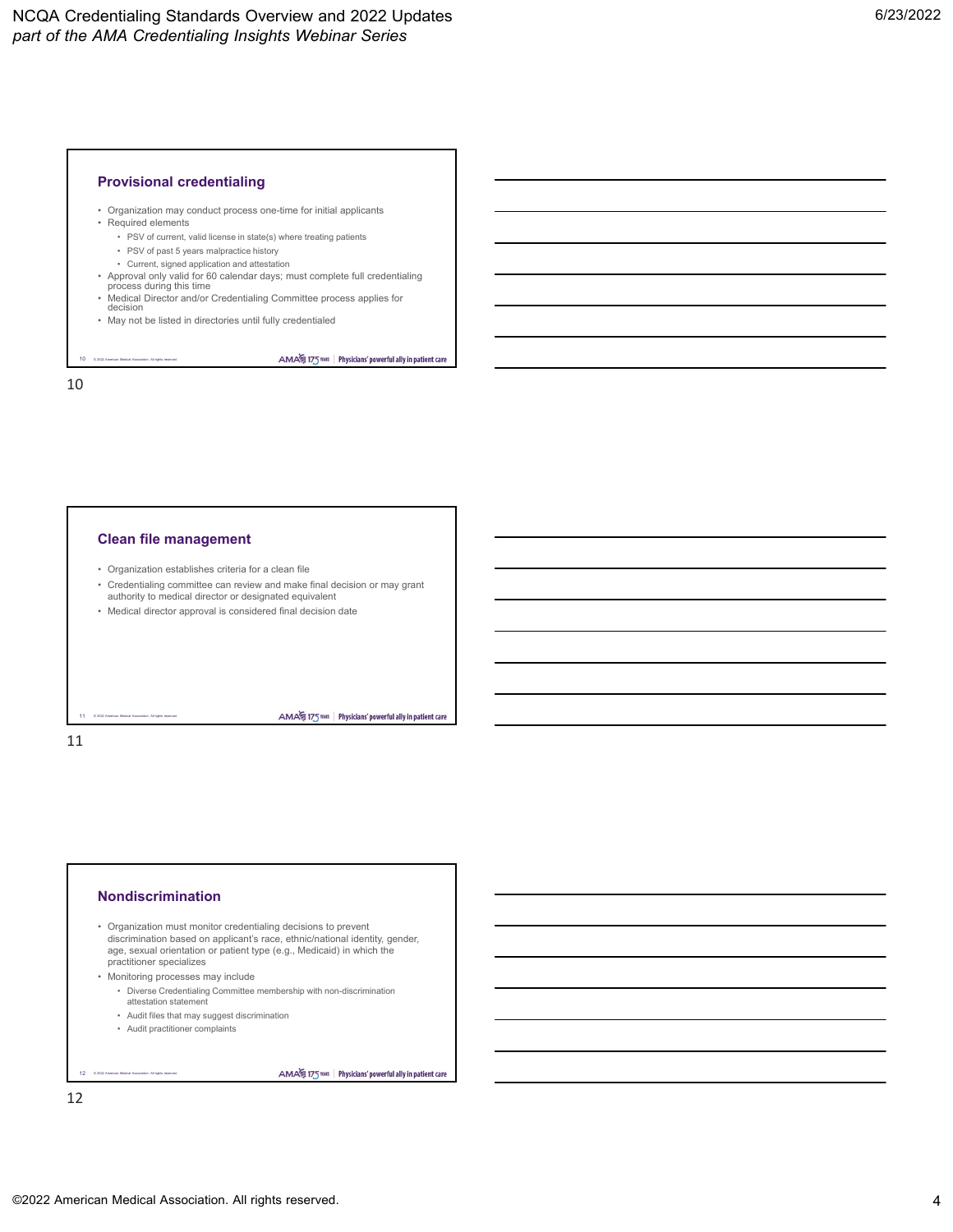

• When information obtained during the credentialing process varies substantially between the source and the practitioner

AMA 175 TELE Physicians' powerful ally in patient care

AMA 175 THIS | Physicians' powerful ally in patient care

- Organization policy must define process for notification
	- Timeframes for notification and response • Consequences for non-response

13 13 © 2022 American Medical Association. All rights reserved.

# **Decision notifications**

- Committee decisions must be communicated within 60 calendar days • All initial credentialing decisions
	- Recredentialing adverse decisions
- Retain copy of letter in credentials file

14 14

## **Medical director responsibilities**

- Policies describe the medical director's overall responsibility and participation in the credentialing process
- Examples include

© 2022 American Medical Association. All rights reserved.

- Review and make recommendations to the Credentialing Committee
- Approve clean files • Review ongoing monitoring findings

© 2022 American Medical Association. All rights reserved. 15

AMA 175 THIS | Physicians' powerful ally in patient care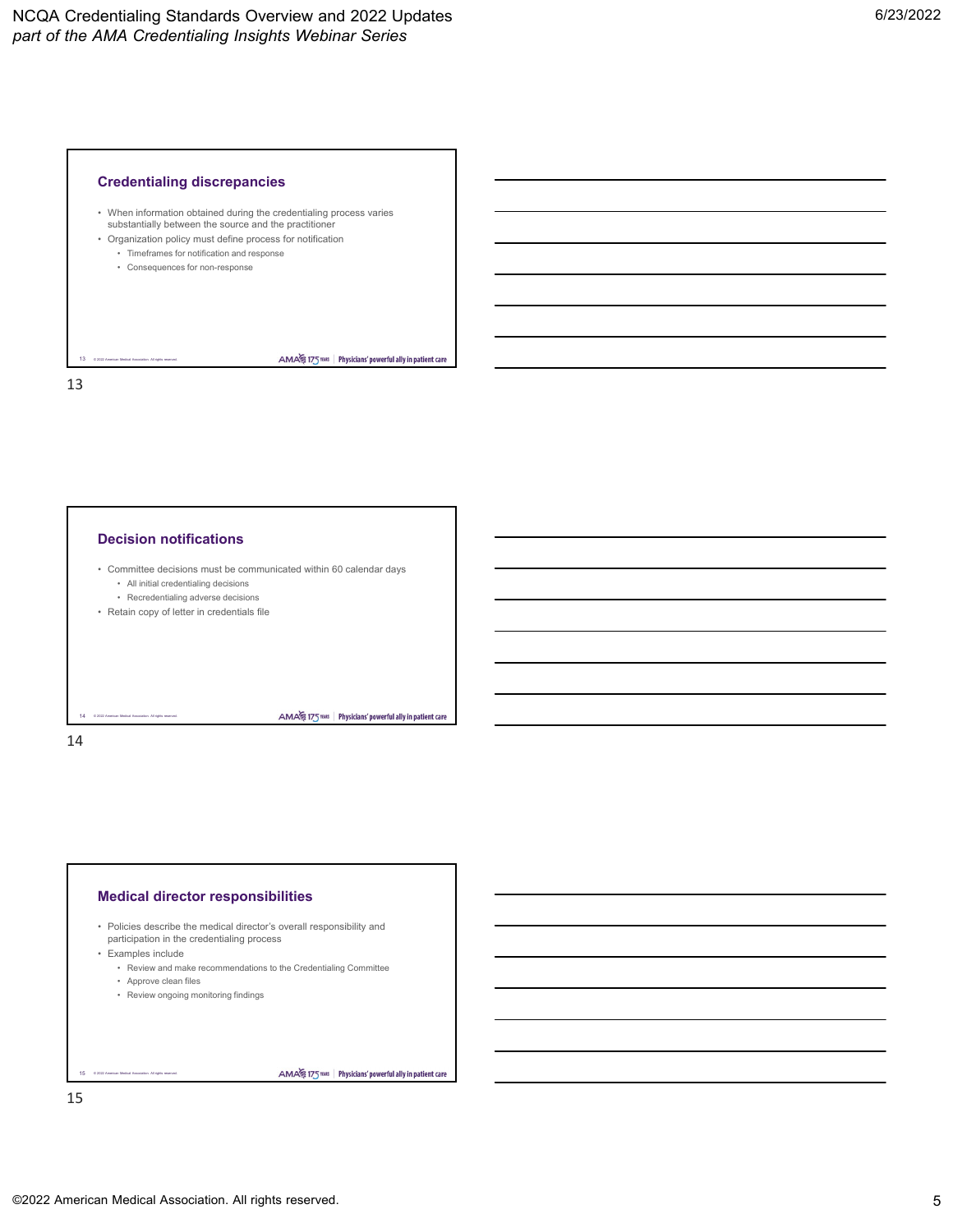

• Organization must ensure confidentiality of credentialing information

AMA 175 TELE Physicians' powerful ally in patient care

AMA 175 THIS | Physicians' powerful ally in patient care

AMA 175 THIS | Physicians' powerful ally in patient care

- Processes may include
	- Signed confidentiality statements
	- Appropriate disposal of confidential information
	- Limiting access to credentialing files and database

© 2022 American Medical Association. All rights reserved. 16

16

**Directory data**

- Credentialing data displayed in directories and member materials accurately reflects information obtained during credentialing process
- Methods
	- Regular audits, e.g., monthly or quarterly
	- Interfaces or data feeds between systems
	- Credentialing database–produced directories

© 2022 American Medical Association. All rights reserved. 17

17

# **Practitioner rights** • Organization notifies practitioner of the following rights • Correct erroneous information

- Receive status of application upon request
- Review information submitted
- Notification methods
	- Application cover letter
	- Website
	- Provider manual

© 2022 American Medical Association. All rights reserved. 18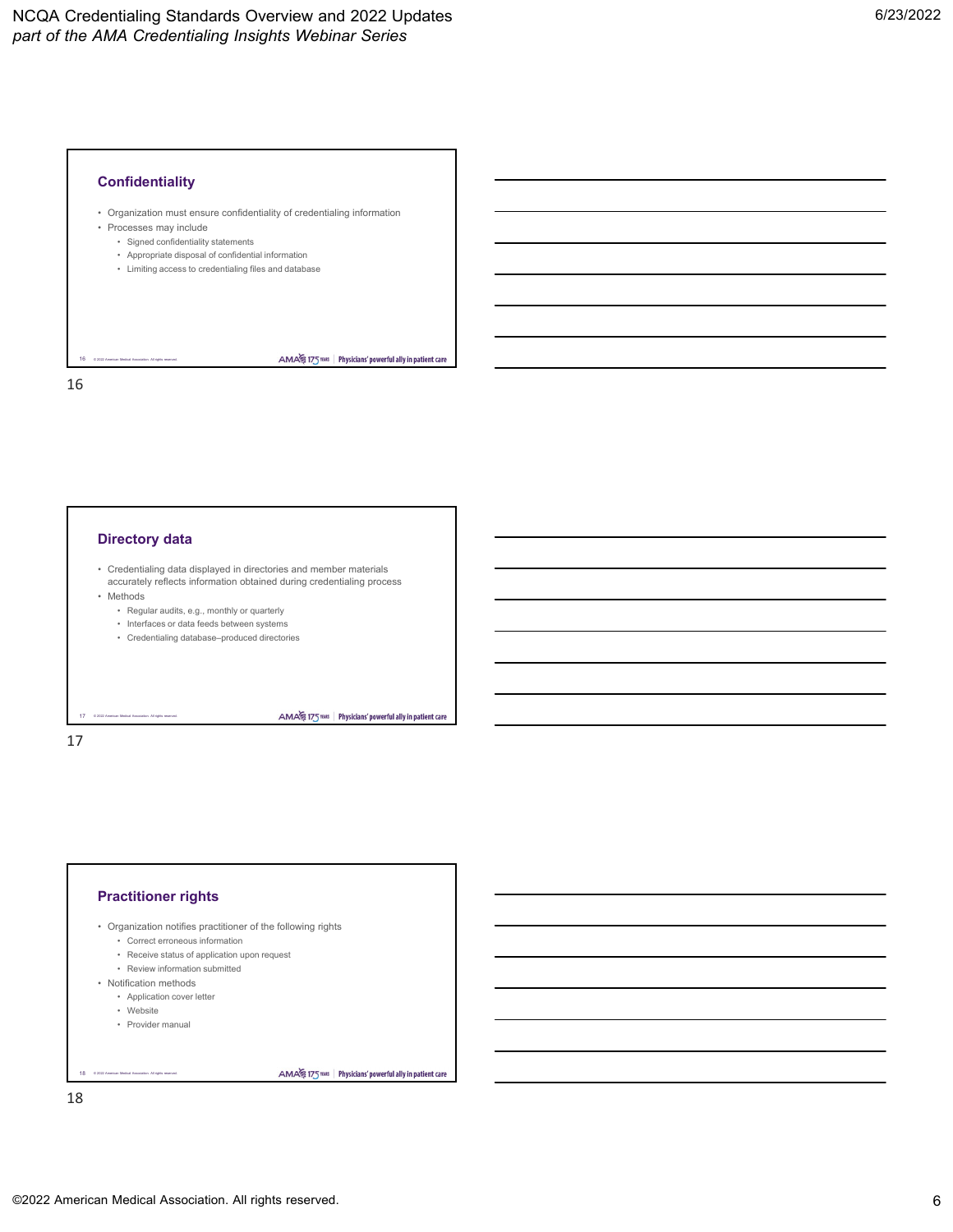## **Credentialing system controls**

Requires processes for

- Receipt, dating and storage of verified information
- Tracking and dating of verified information modified after receipt
- Identifying staff that can review, modify, and delete information and under what circumstances

AMA 175 THE Physicians' powerful ally in patient care

- Security controls that prevent unauthorized changes to information
- Auditing process of system controls

© 2022 American Medical Association. All rights reserved. 19

19

# **CR 2: Credentialing committee**

- Uses a peer-review process to make credentialing and recredentialing decisions
- Participating practitioners representing a range of specialties provide expertise and advice
- Reviews all files or only those that do not meet "clean" criteria
- No size requirement

© 2022 American Medical Association. All rights reserved.

• May meet in person or virtually, not by email

AMA 175 THIS | Physicians' powerful ally in patient care

20

20

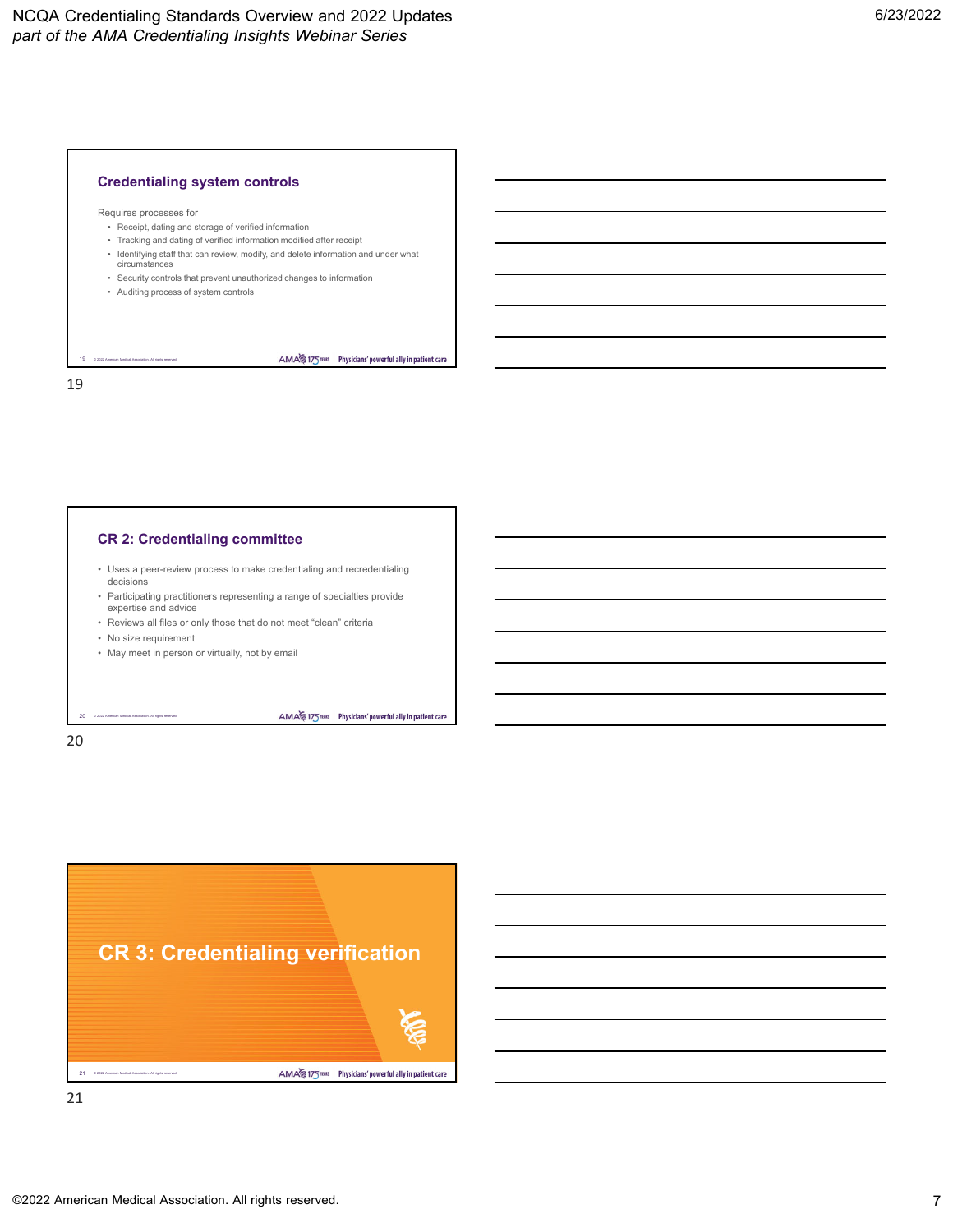

#### **DEA/Controlled dangerous substances (CDS)**

- Verify DEA or CDS in states where practitioner will treat members, if applicable to scope of practice
- Plan must have a documented process for credentialing practitioners with pending DEAs
- Source examples
- DEA/CDS agency
- AMA Physician Profile for DEA
- Certificate copy

© 2022 American Medical Association. All rights reserved.

23

# 23

# **Education and training**

- Plan must verify the highest level
	- Medical/professional school • Residency
	-
	- Board certification, if applicable
- Only required at initial credentialing, unless new training identified at recredentialing
- Source examples

© 2022 American Medical Association. All rights reserved.

- School/training facility
- AMA Physician Profile

#### AMA 175 THIS | Physicians' powerful ally in patient care

AMA 175 THIS | Physicians' powerful ally in patient care

24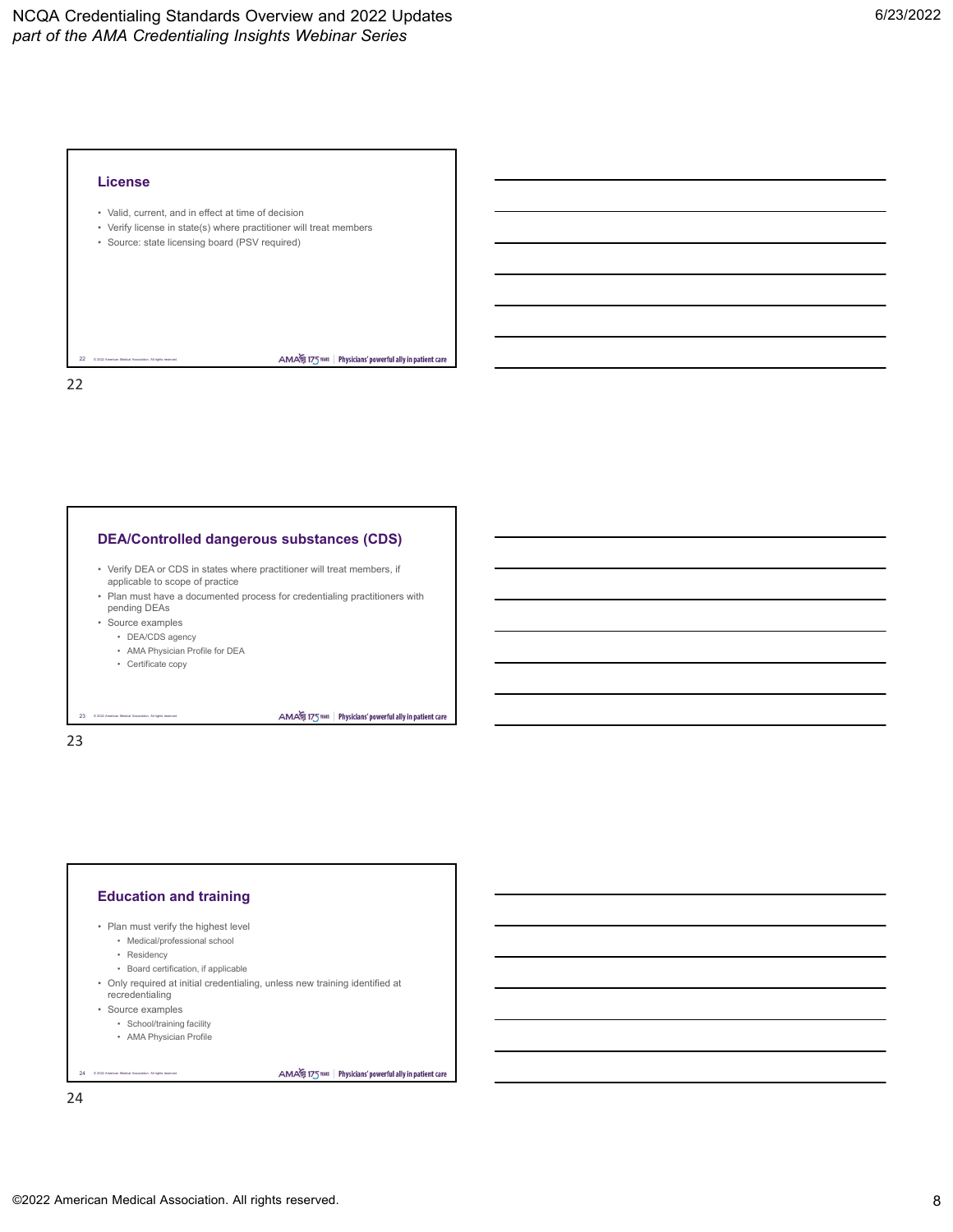

- Verify if listed on application
- Document expiration date or lifetime certification
- If board does not provide expiration date, document board certification current at time of verification
- Source examples

© 2022 American Medical Association. All rights reserved.

- Specialty board
- ABMS display agent, such as AMA Physician Profile

25

#### **Work history**

- Obtain a minimum of 5 years of relevant work history or from time of initial licensure
- Month/year required for start/end dates if less than 5 years
- Gaps exceeding 6 months require verbal explanation; 1 year requires written explanation
- Only required at initial credentialing
- Not verified, but review must be documented
- Sources
	- Application
	- © 2022 American Medical Association. All rights reserved. • Curriculum vitae

AMA 175 THIS | Physicians' powerful ally in patient care

AMA 175 TELE Physicians' powerful ally in patient care

AMA 175 TELE Physicians' powerful ally in patient care



26

# **Malpractice history**

- Confirm past 5 years of malpractice settlements
- If training occurred during those 5 years, do not need to confirm with hospital insurance carrier
- Sources
	- NPDB
	- Malpractice carrier

© 2022 American Medical Association. All rights reserved. 27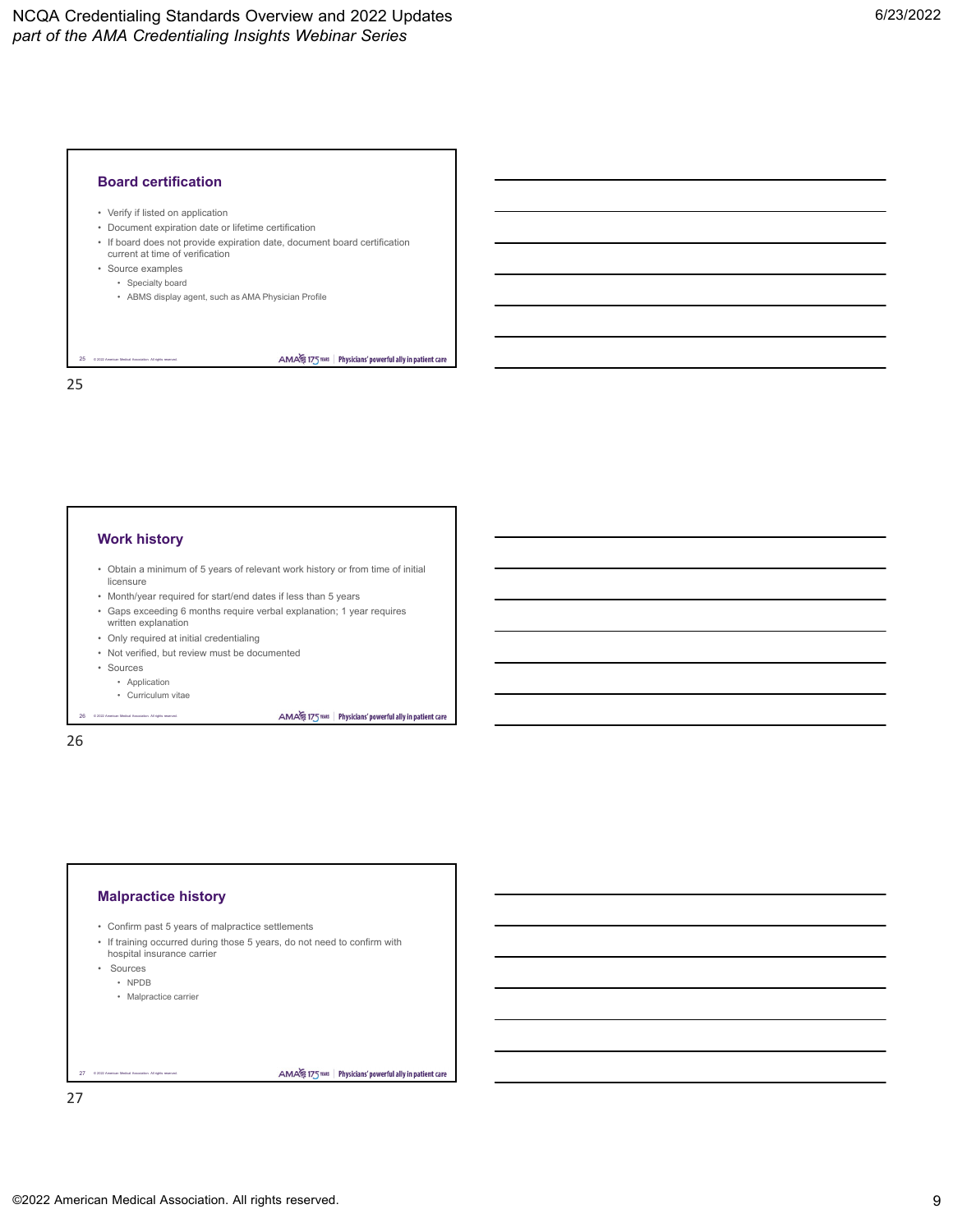



## **Application and attestation**

- Completed for initial credentialing and recredentialing
- Includes

© 2022 American Medical Association. All rights reserved.

- Reasons for inability to perform essential duties\*
- Lack of present illegal drug use
- History of loss of license and felony convictions
- History of loss or limitation of privileges or disciplinary actions
- Current malpractice insurance coverage
- Current and signed attestation confirming correctness and completeness of
	- application

#### AMA 175 TELES | Physicians' powerful ally in patient care

\*ADA compliant

30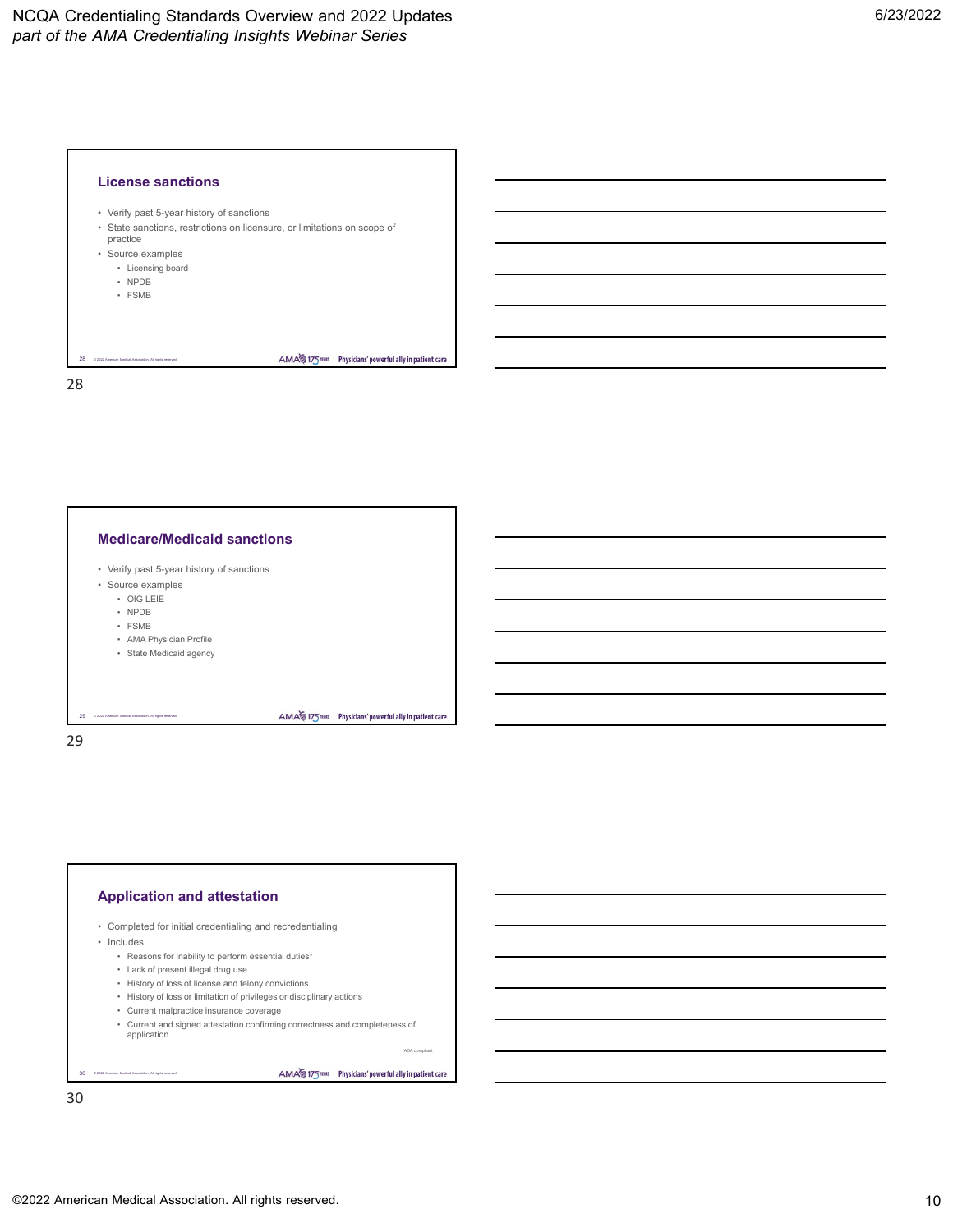

#### **Verification timeframes**

- Compliance measured based on date of final decision
- Example
	- Decision made on 6/23/2022
	- Verifications must be dated no earlier than 12/25/2021 (180 days) or

AMA 175 THIS | Physicians' powerful ally in patient care

6/23/2021 (365 days) • Reverify aging elements to ensure compliance

© 2022 American Medical Association. All rights reserved.

32

32

**Verification elements and timeframes Credentialing Element Frequency Timeframe** Application/Attestation Initial and Recred 365 days License Initial and Recred 180 days DEA/CDS Initial and Recred Prior to decision **Education/Training Community Initial Only Prior to decision** Board certification **Initial and Recred** 180 days Work history **Initial Only** 1065 days Malpractice history **Initial and Recred** 180 days License sanctions Initial and Recred 180 days Medicare/Medicaid sanctions Initial and Recred 180 days AMA 175 THIS | Physicians' powerful ally in patient care 33 © 2022 American Medical Association. All rights reserved.

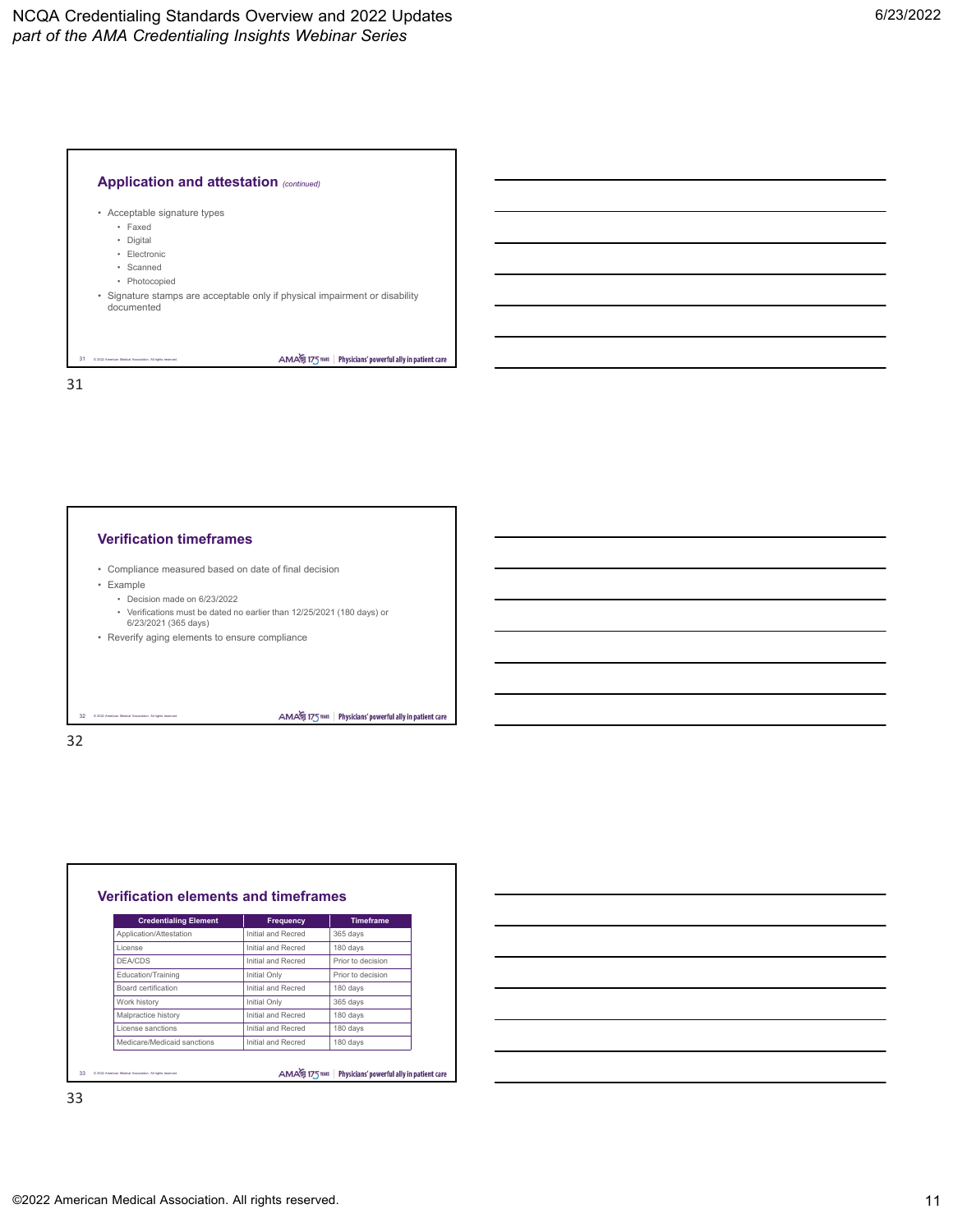



In between recredentialing cycles, must monitor for, collect, review, and take appropriate action in cases of poor quality

> **Complaints:** Investigate upon receipt along with practitioner's history; evaluate all practitioner complaints at least every 6 months **Adverse events:** Monitor at least every 6 months; may limit to primary care/ high volume behavioral health

AMA 175 TELE Physicians' powerful ally in patient care

- **Medicare/Medicaid and licensure sanctions**
- Must review within 30 calendar days of data release; query at least every 6 months if reports not regularly published or 12-18 months after last credentialing cycle if no reports published
- Sources same as for verification; may also use sanction monitoring services, e.g., AMA Continuous Monitoring Service

35 © 2022 American Medical Association. All rights reserved.

35

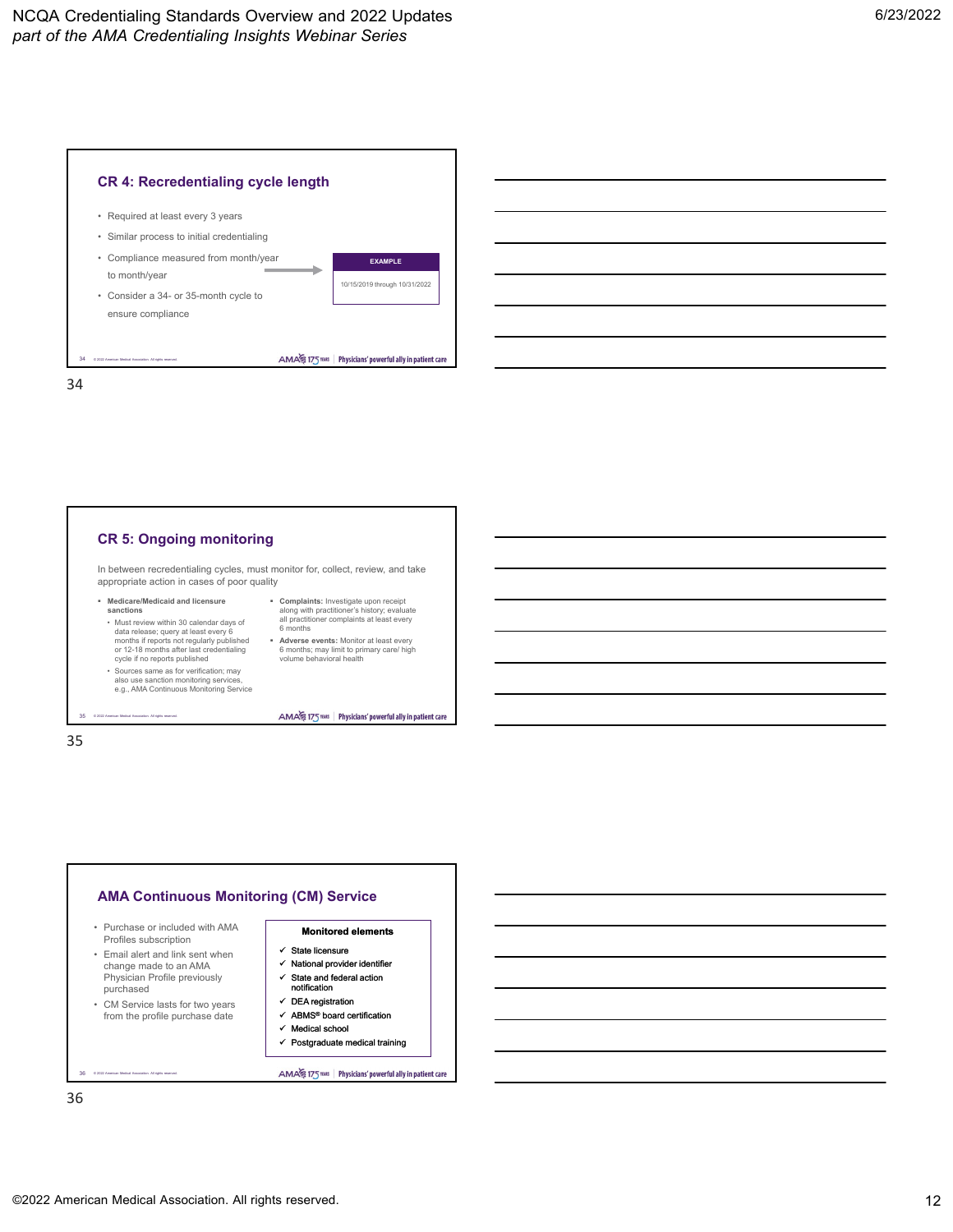## **CR 6: Notification to authorities and practitioner appeal rights**

- Actions taken against a practitioner for quality reasons must be reported to appropriate authorities, and organization must offer an appeal process
- Policy must define range of actions available to improve performance before termination
- Appeal process is made known to practitioner
- Follow HCQIA and any state regulations

© 2022 American Medical Association. All rights reserved.

37

**CR 7: Assessment of organizational providers** • Assess specific facilities • Hospitals • Home health agencies

• Skilled nursing facilities

© 2022 American Medical Association. All rights reserved.

- Free-standing surgical center
- Behavioral healthcare (inpatient, residential, ambulatory)
- Must initially confirm and reconfirm at least every 3 years
	- Status with state and federal regulatory bodies and accreditation status, OR • Conduct onsite quality assessment, if not accredited
- No required timeframe for gathering data, e.g., 180 days

AMA 175 THIS | Physicians' powerful ally in patient care

AMA 175 TELE Physicians' powerful ally in patient care

38

38

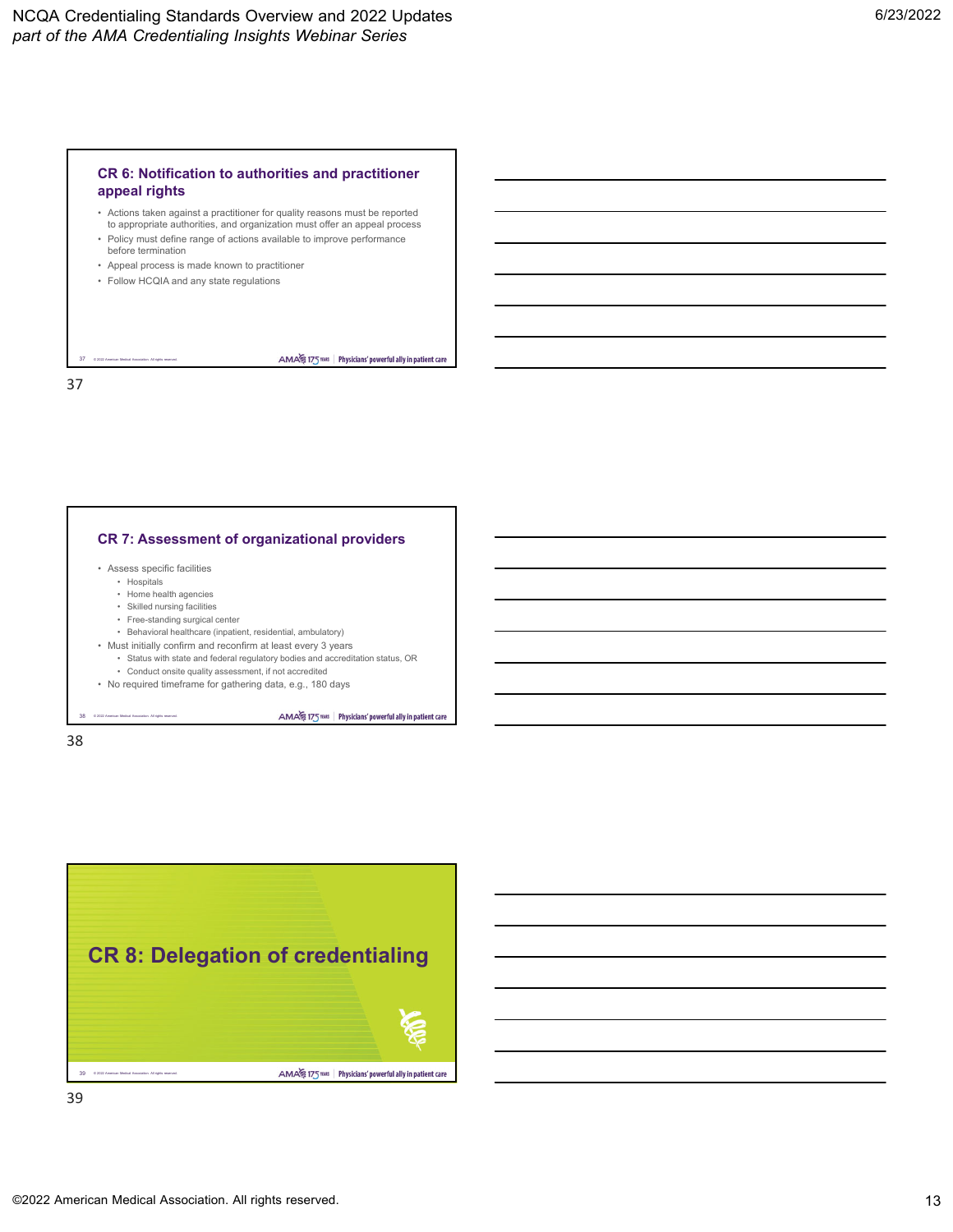

## Must include the following elements:

- Mutually agreed upon
- Responsibilities of each party/activities being delegated
- Reporting frequency, at least semiannually
- Performance evaluation process
- Right of the plan to make the final decision
- Remedies for non-compliance

© 2022 American Medical Association. All rights reserved.

AMA 175 TELE Physicians' powerful ally in patient care

40

40

#### **Pre-delegation evaluation**

Evaluation of the potential delegate's ability to perform is required *prior* to signing an agreement

• Written review of delegate's understanding of standards and delegated tasks • Policies and procedures, application forms, committee roster

- Provider roster
- May include
- File review
- Staffing levels
- Performance records

© 2022 American Medical Association. All rights reserved.

41 41

## **Review of delegate's credentialing activities**

- Performed annually to ensure continued compliance
- Review of delegate's:
	- Policies and procedures
	- File review using one of the following NCQA audit process methods *required*
		- 5% of network or 50 files, minimum of 10 initial and 10 recred files
		- May use 8/30 methodology
- Semi-annual review of reports

© 2022 American Medical Association. All rights reserved. 42

AMA 175 TELE Physicians' powerful ally in patient care

AMA 175 THE Physicians' powerful ally in patient care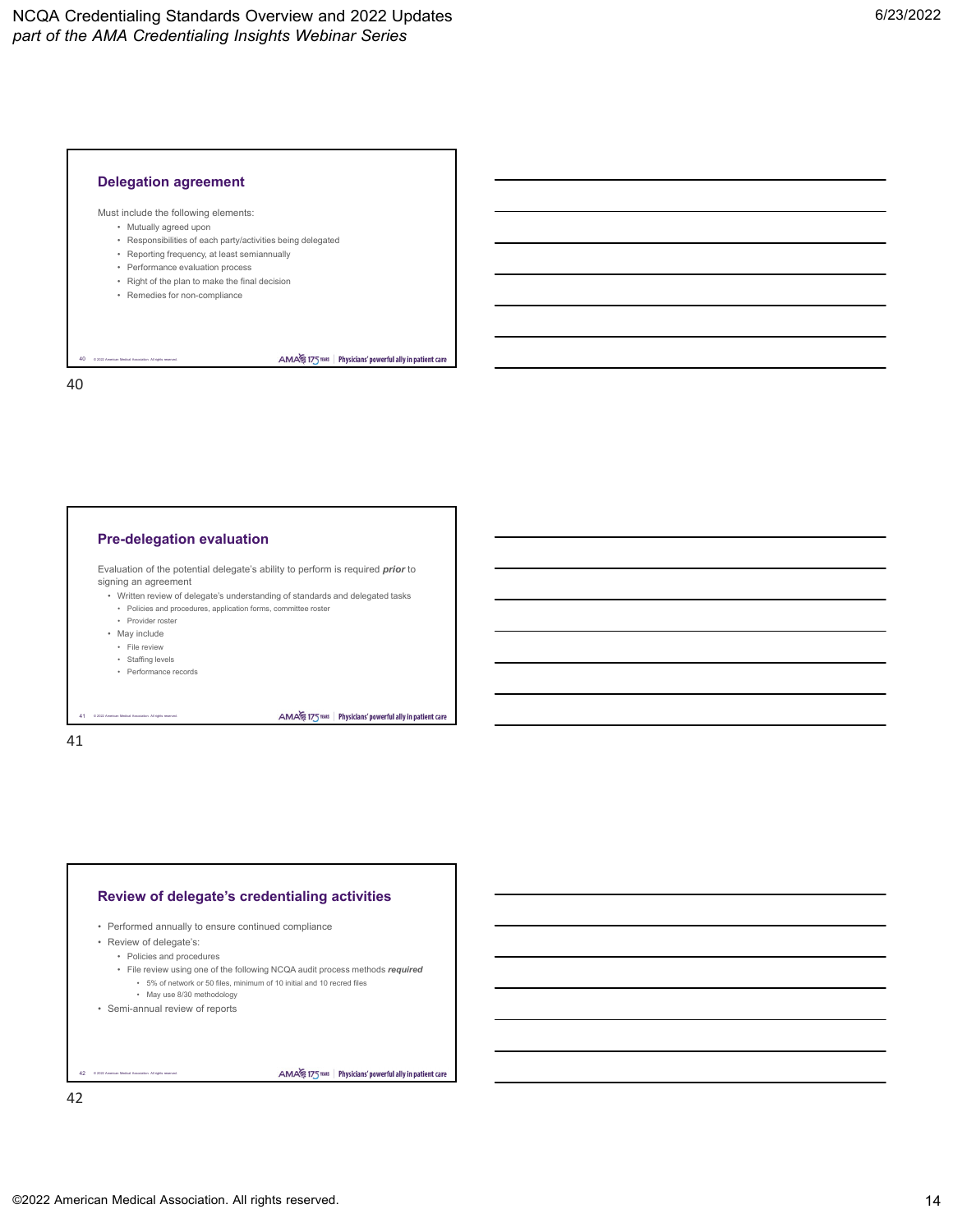#### **Review of delegate's credentialing activities** *(continued)*

• Performance improvement opportunities identified and followed up on, if applicable

AMA 175 TELE Physicians' powerful ally in patient care

AMA 175 THES Physicians' powerful ally in patient care

- Corrective actions required if issues identified • Education
	- Corrective action plan
	- Terminate agreement if non-compliant
- © 2022 American Medical Association. All rights reserved. 43

43

#### **Improvement opportunities**

- Organization identifies and follows up on improvement opportunities, if applicable, at least once every 2 years
	- Pre-delegation evaluation
	- Ongoing reports
	- Annual review
- Applies to delegation arrangement in effect for more than 12 months
- NCQA determines appropriateness if no opportunities identified

© 2022 American Medical Association. All rights reserved.

44

44

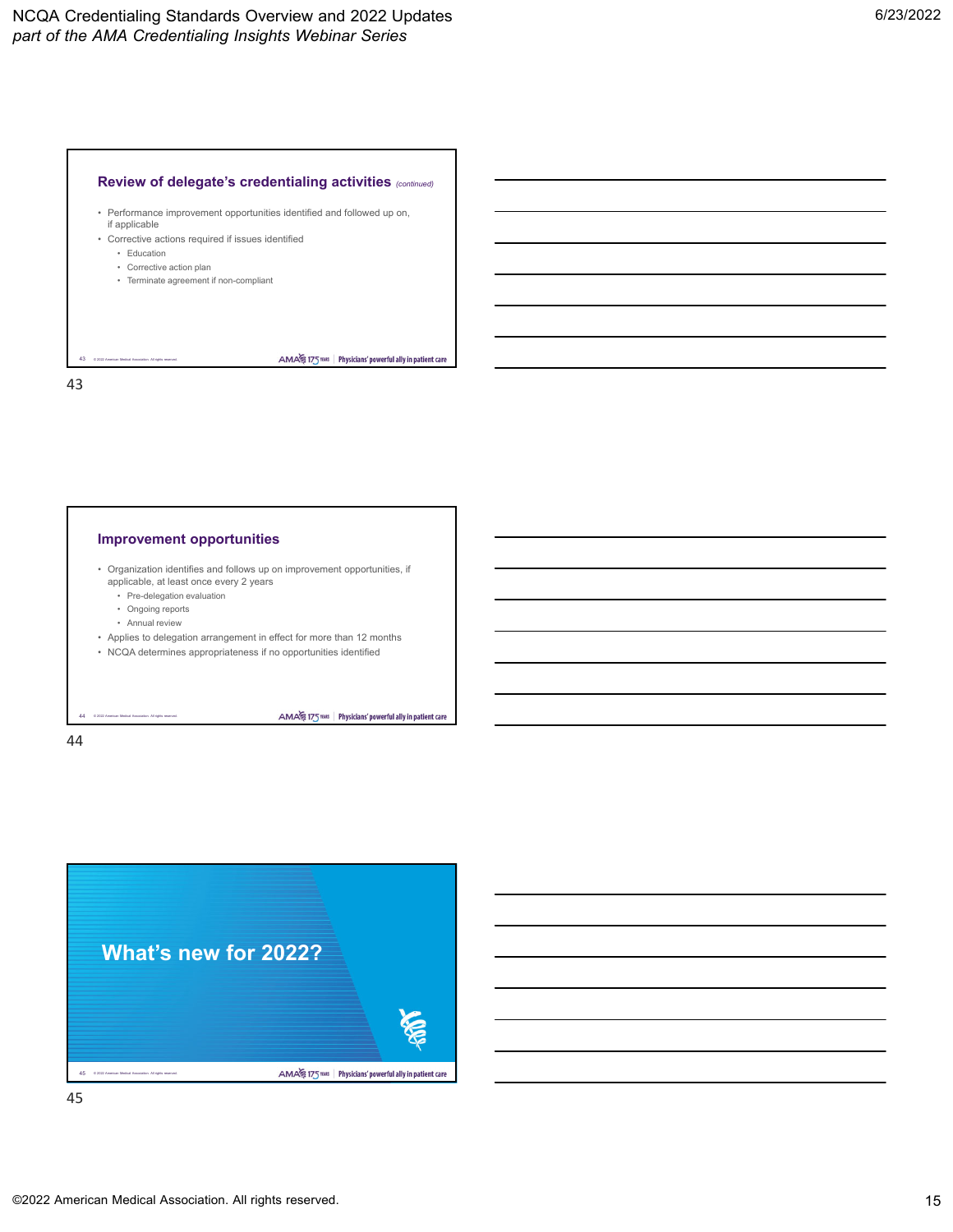



47

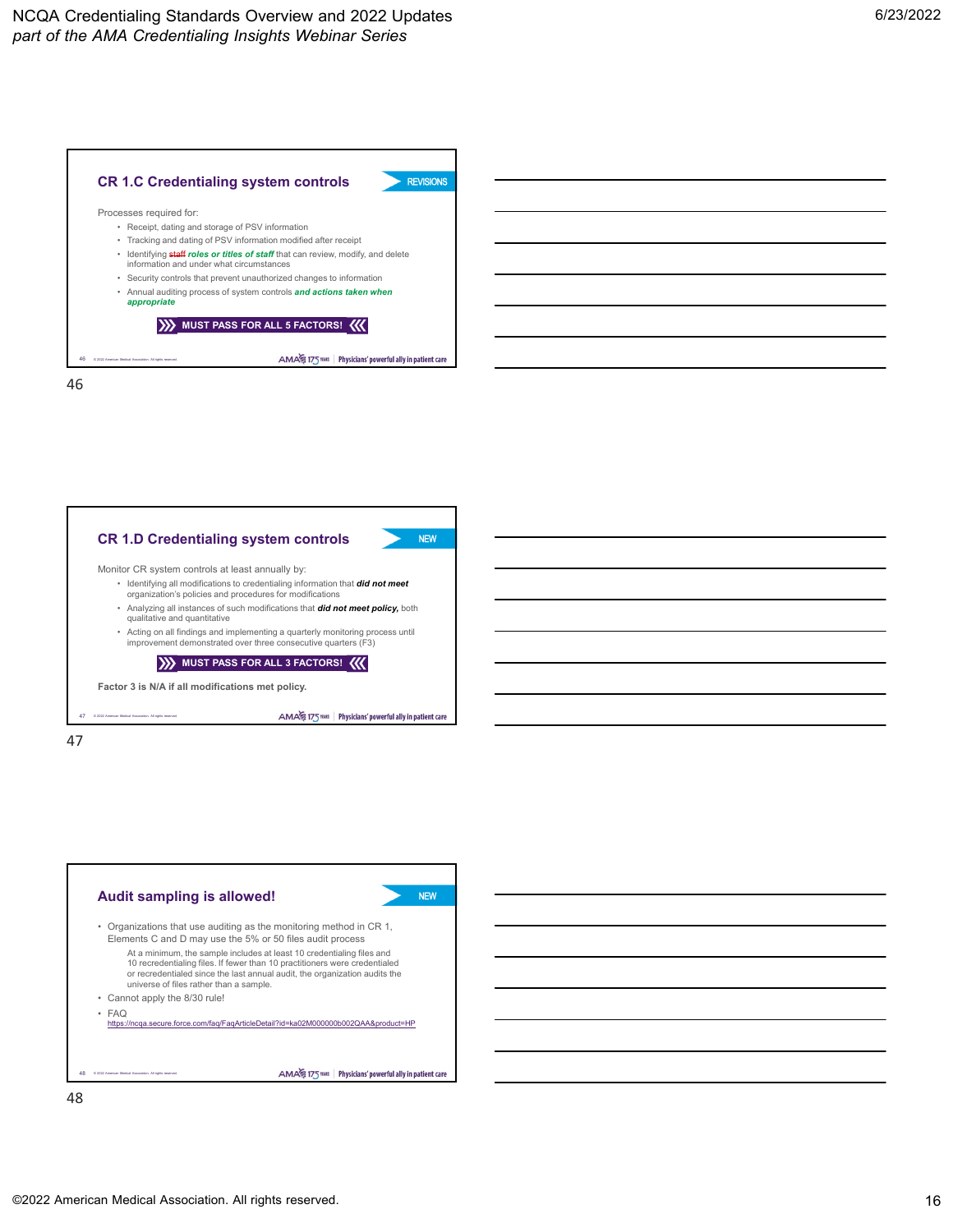## **Audit sampling is allowed!** *(continued)*

- Must determine the sample size of 5% or 50 files (whichever is less) based on *all* files in the file universe
- File universe includes all files *with or without* modifications
- Sample that will be audited must include *only* files with modifications (i.e., modifications that meet and do not meet the organization's policies and procedures)
- Analysis report must include the number or percentage of files that do not meet the organization's policies and procedures

AMA 175 TELE Physicians' powerful ally in patient care

© 2022 American Medical Association. All rights reserved. 49 49

#### **Key takeaways: Element C policy**

- Make sure policy is clear on methodologies, who is doing the changes, who is overseeing, what happens if inappropriate changes are found
- Focus on credentialing modifications only
- Describe all possible authorized modifications; adjust based on findings

AMA 175 THE Physicians' powerful ally in patient care

#### 50 50

## **Key takeaways: Element D process**

- Have a robust tracking system
- Audit the sample against policy
	- Were changes authorized per policy?
	- Were changes made by authorized staff?
- Document findings

© 2022 American Medical Association. All rights reserved.

• Implement corrective action plans for unauthorized changes and audit for 3 consecutive quarters

© 2022 American Medical Association. All rights reserved. 51

AMA 175 THE Physicians' powerful ally in patient care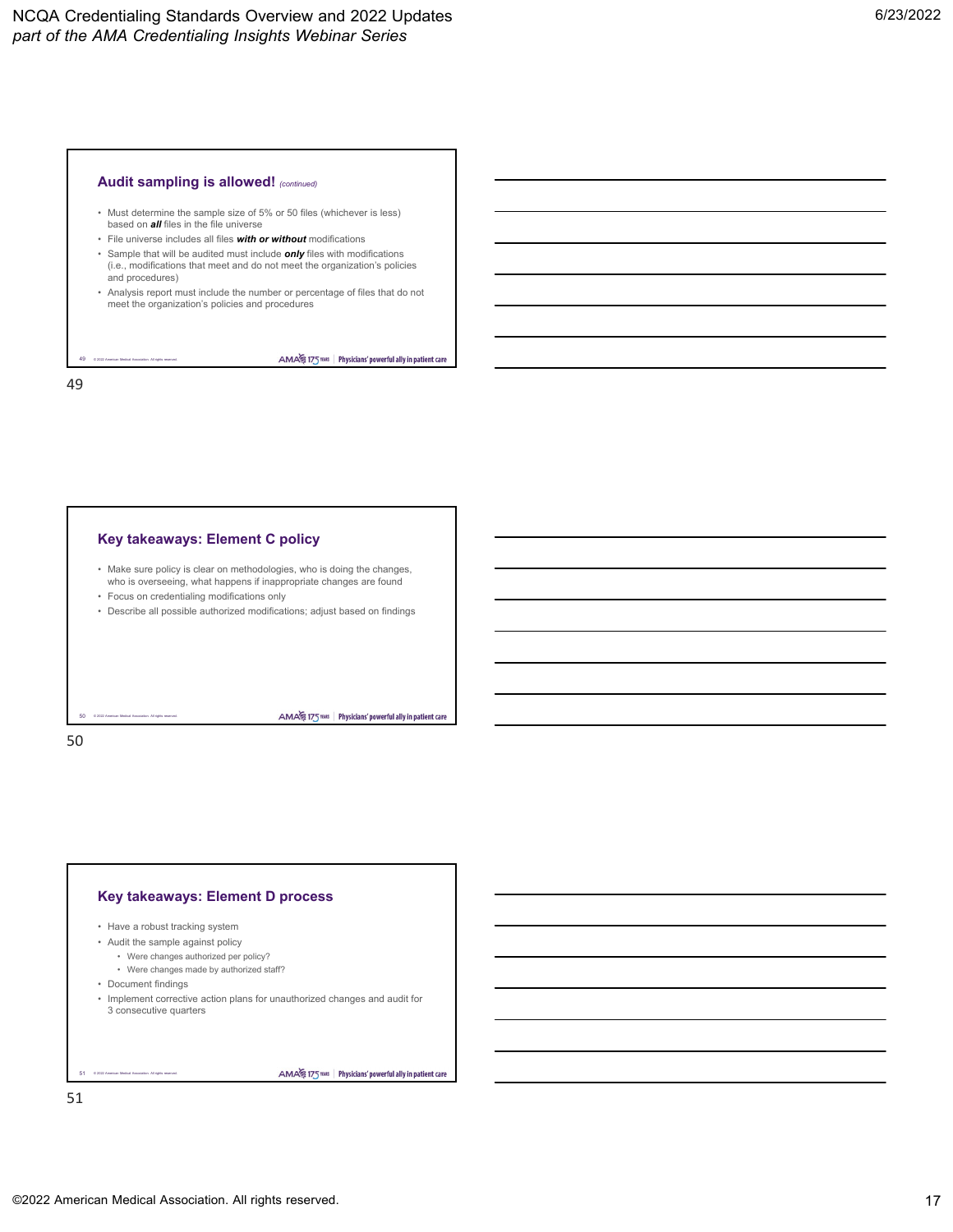#### **CR 8.A Delegation agreement**



- mutually agreed upon
- responsibilities of each party/activities being delegated
- reporting frequency, at least semiannually
- performance evaluation process **(including credentialing system controls)**
- right of the plan to make the final decision
- remedies for non-compliance

© 2022 American Medical Association. All rights reserved.

AMA 175 THIS Physicians' powerful ally in patient care

52

52

#### **CR 8.A Delegation agreement, Factor 4 explanation**



- If the organization contracts with delegates that store, create, modify, or use credentialing data on the organization's behalf, the delegation agreement describes:
	- The delegate's CR system security controls in place to protect data from unauthorized modification as outlined in CR 1, Element C (Credentialing System Controls), factor 4.
	- How the delegate monitors its credentialing system security controls at least annually, as required in CR 8, Element C, factor 5.
	- How the organization monitors the delegate's credentialing system security controls at least annually, as required in CR 8, Element C, factor 5.

AMA 175 TELE | Physicians' powerful ally in patient care

# 53 53

© 2022 American Medical Association. All rights reserved.

## **CR 8.A Delegation agreement***(continued)*

- Agreements dated 1/1/2022 and later must include description of delegate's system controls
- Prior agreements have until 7/1/2024 to incorporate new language
- May provide updated delegation agreement *or* copy of delegate's system control policies through 7/1/2024
- Template language may be used but must specifically reference applicable standards
- FAQs

© 2022 American Medical Association. All rights reserved.

<https://ncqa.secure.force.com/faq/FaqArticleDetail?id=ka02M000000eycCQAQ&product=HP> <https://ncqa.secure.force.com/faq/FaqArticleDetail?id=ka02M000000t5ukQAA&product=HP>

AMA 175 TELE Physicians' powerful ally in patient care

54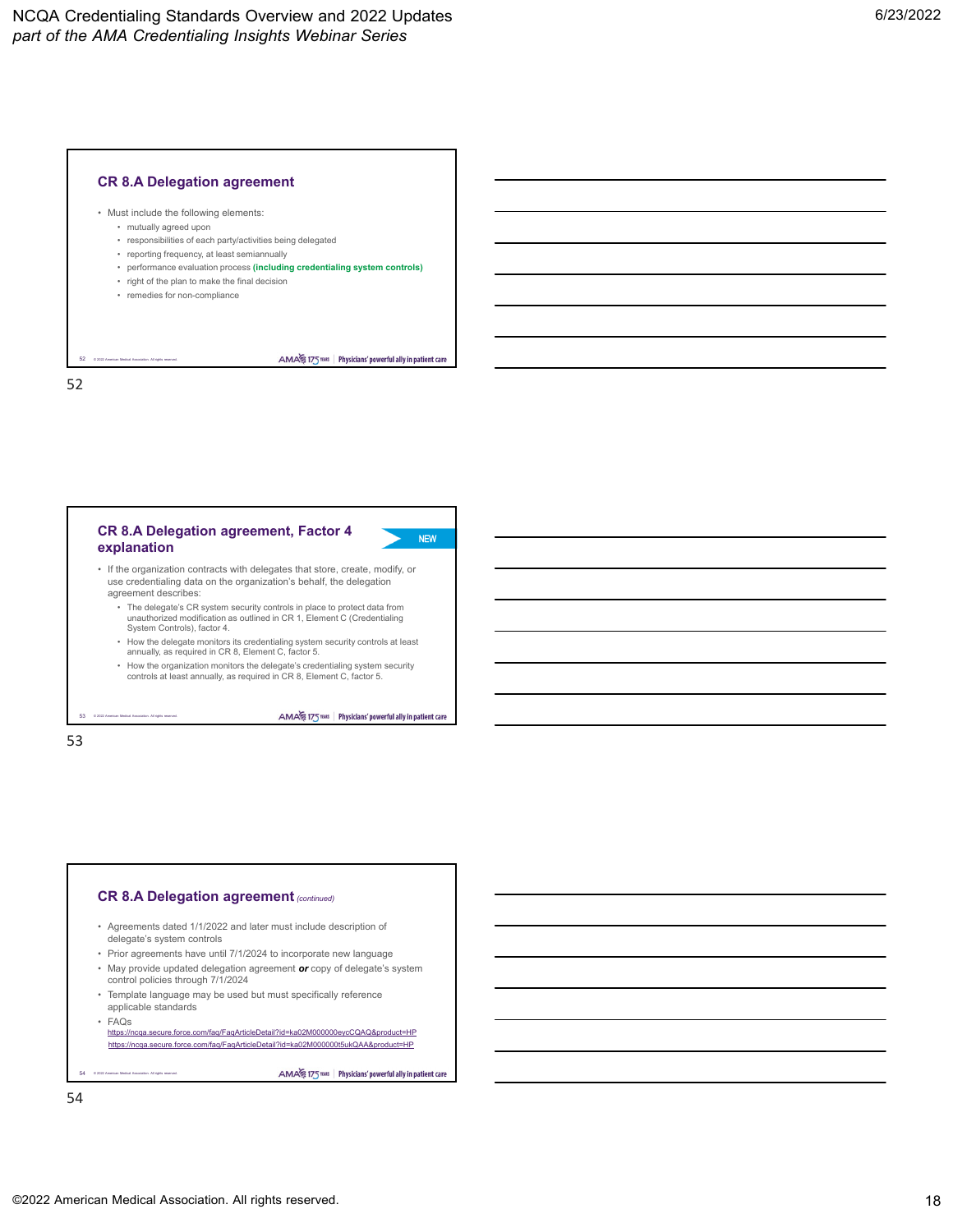